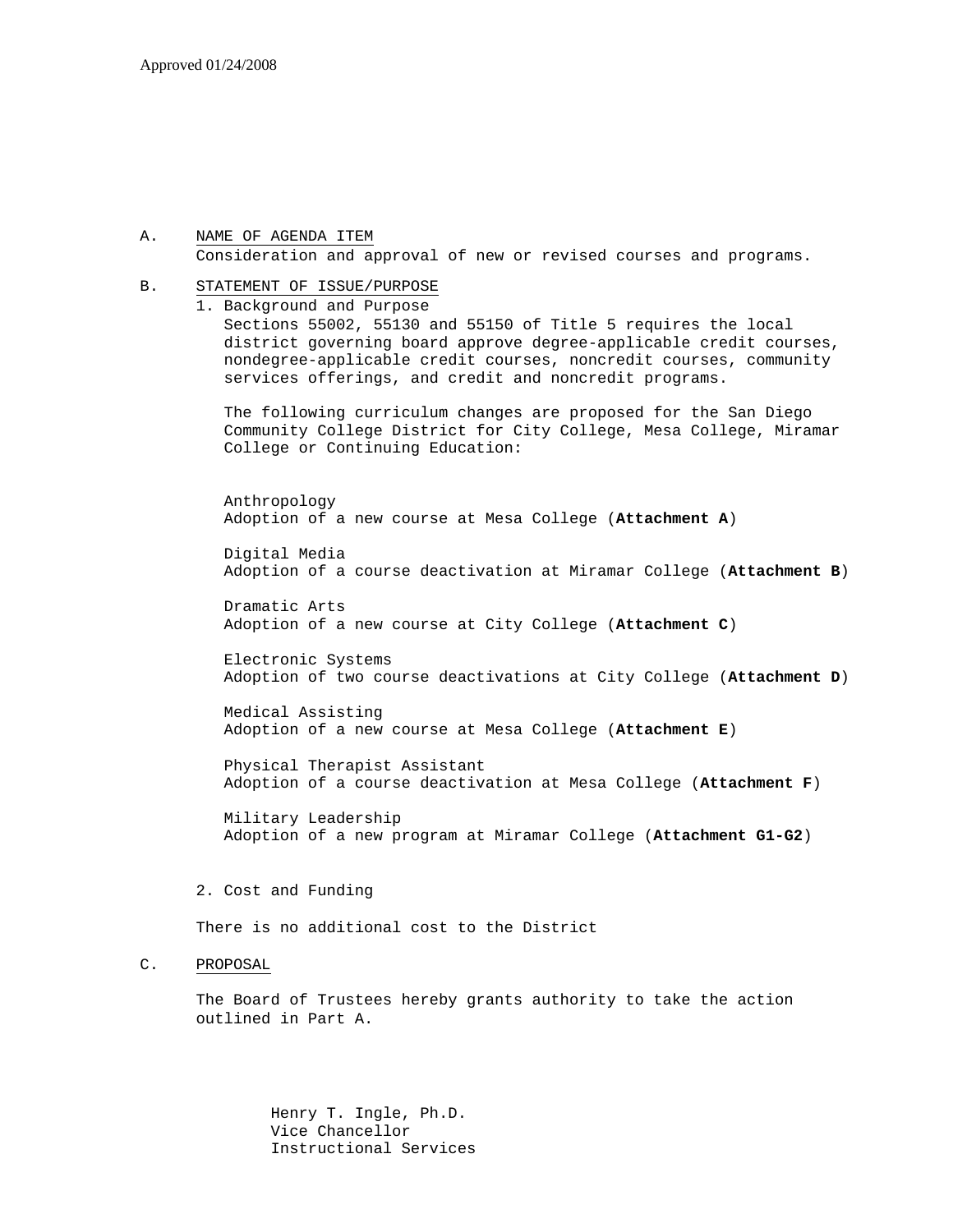Adoption of a new course at Mesa College.

Proposed new course at Mesa College:

## **205 Introduction to Medical Anthropology 3 hours lecture, 3 units Letter Grade or Credit/No Credit Option**

## **REQUISITES:**

*Advisory:* English 51 and English 56, each with a grade of "C" or better, or equivalent, or Assessment Skill Levels W5 and R5.

*Limitation on Enrollment:* This course is not open to students with previous credit for Anthropology 265B. This course presents the cultural forces, among other social motivations, that are powerful influences on health and wellness-related behavior. Medical anthropology is a combined sub-branch of biological and cultural anthropology and is concerned with the application of anthropological and behavioral science theories and methods to address questions about health, illness and healing. This course is designed for students interested in culture, biology, and health. (FT) Associate Degree Credit & transfer to CSU and/or private colleges and universities.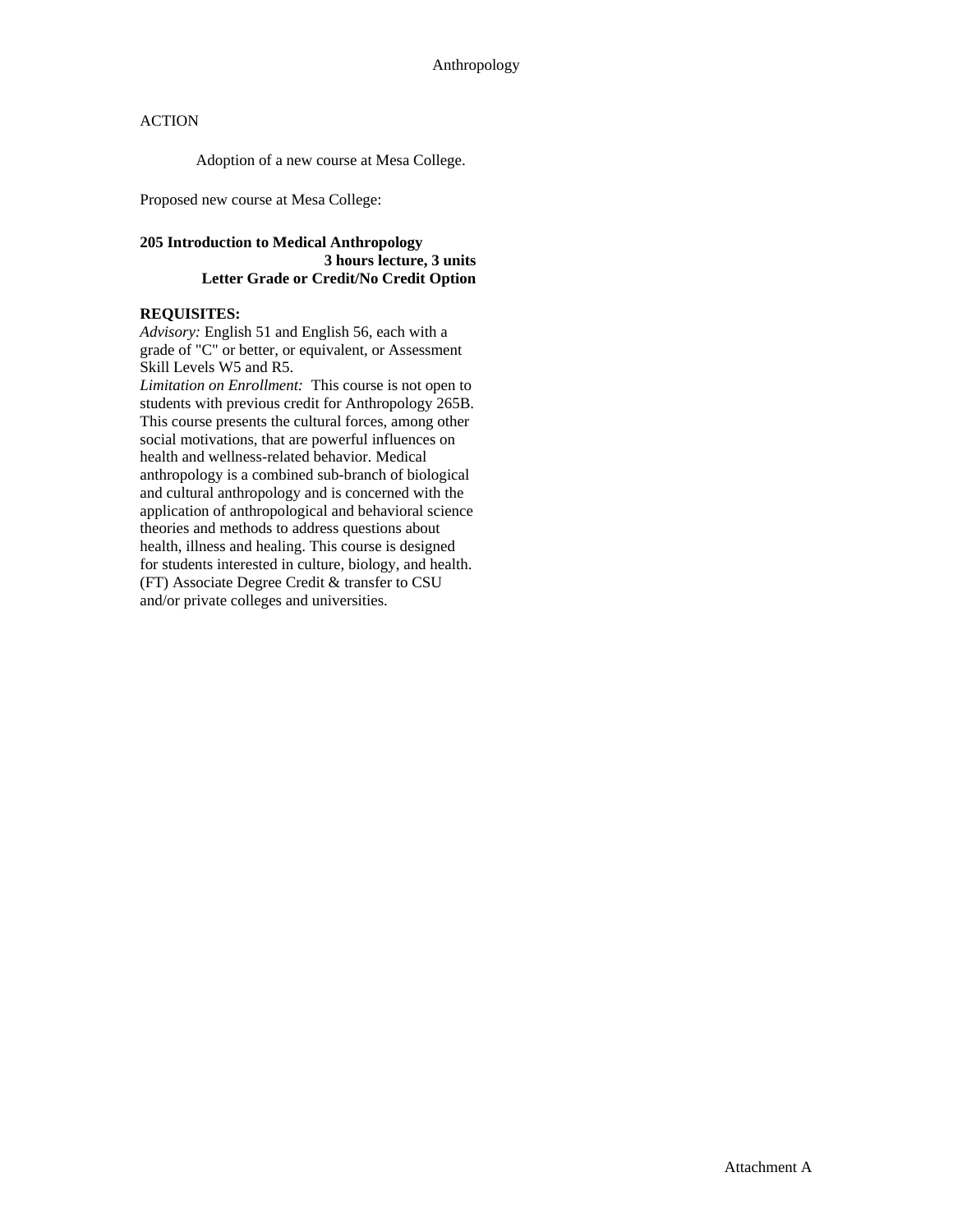Adoption of a course deactivation at Miramar College.

Proposed course deactivation at Miramar College:

## **051B GATF - Imaging Skills Training II 2 hours lecture, 3 hours lab, 3 units Grade Only**

*Prerequisite*: Digital Media 51A with a grade of "C" or better, or equivalent. This course is a continuation of ARTD 51A for training and re-training pre-press students and those in the industry. This course ties in to the demand for a highly skilled digital workforce and supports the industry-wide imaging skill standards developed by the National Council for Skill Standard in Graphic Communications. (FT) Associate Degree Credit only and not Transferable.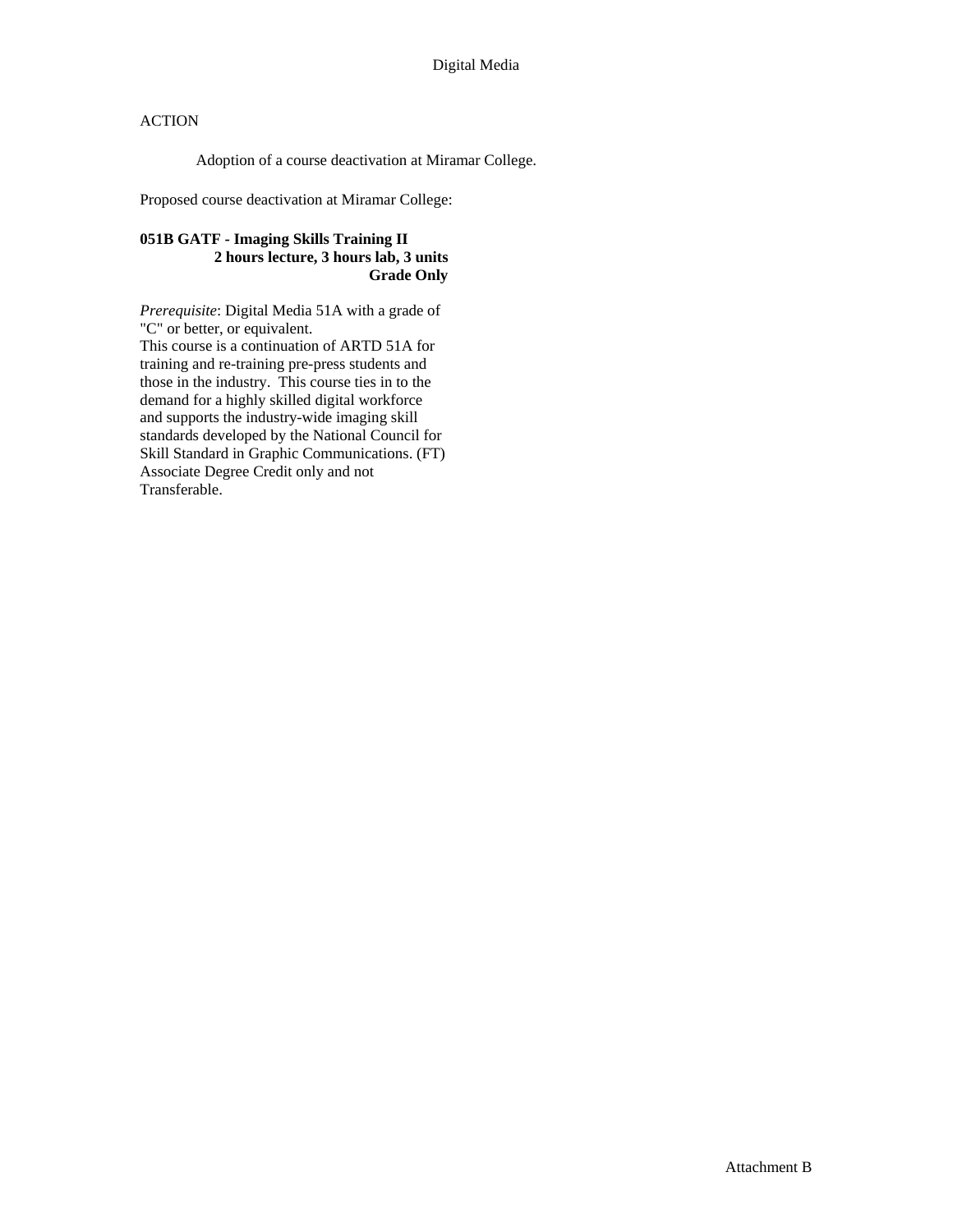Adoption of a new course at City College.

Proposed new course at City College:

#### **108 Playwriting**

#### **3 hours lecture, 3 units Grade Only**

# **REQUISITES:**

*Advisory:* English 101 with a grade of "C" or better, or equivalent, or Assessment Skill Levels R6 and W6.

This course gives students an opportunity to write effective material for the theatre. Topics and exercises explore dialogue, monologue, exposition, autobiography, writing for the opposite gender and prismatic structure. Students are required to write scenes that explore issues of structure that facilitate the development of a technique that is both individual and based on traditional dramaturgical ideas. This class is designed for students majoring in theatre and those students interested in the Humanities. (FT) Associate Degree Credit & transfer to CSU and/or private colleges and universities.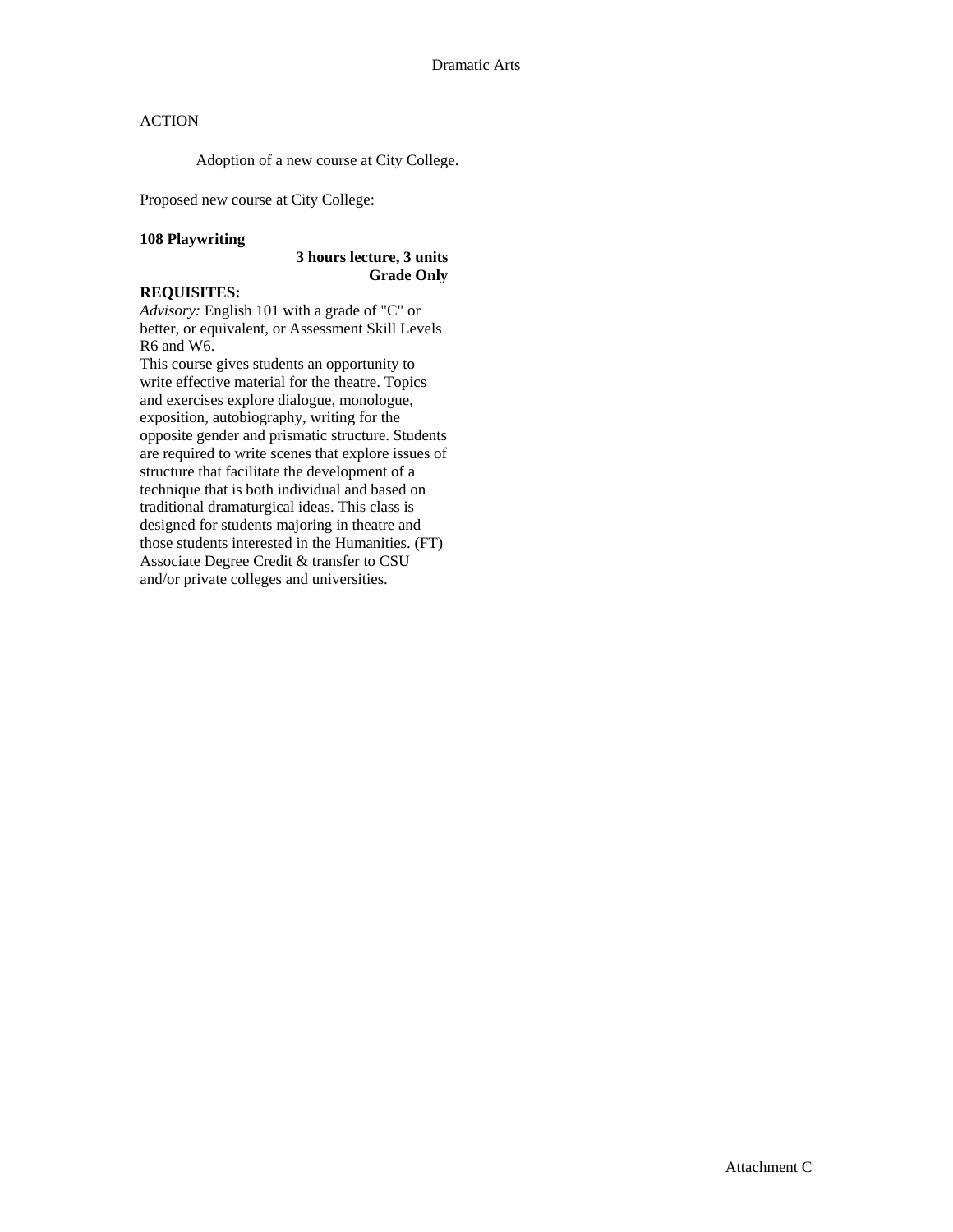Adoption of two course deactivations at City College.

Proposed course deactivations at City College:

## **251 A+ Certification**

## **3 hours lecture, 3 units Grade Only**

This course is an open entry/exit course providing preparation for employment in the electronics industry by becoming an A+ Certified Technician. Students pass a rigorous proctored computer-based exam that tests their knowledge of configuring, installing, diagnosing, repairing, upgrading, and maintaining microcomputers and their peripherals. Upon passing the exam, students are awarded the A+ Certification with a specialty in Microsoft Windows/DOS environments. (FT) Associate Degree Credit only and not Transferable

#### **251L A+ Certification Lab 3 hours lab, 1 units Grade Only**

This course is an open entry/exit course providing preparation for employment in the electronics industry by becoming an A+ Certified Technician. Using simulated examinations, students are systematically promoted from one major topic to the next. (FT) Associate Degree Credit only and not Transferable.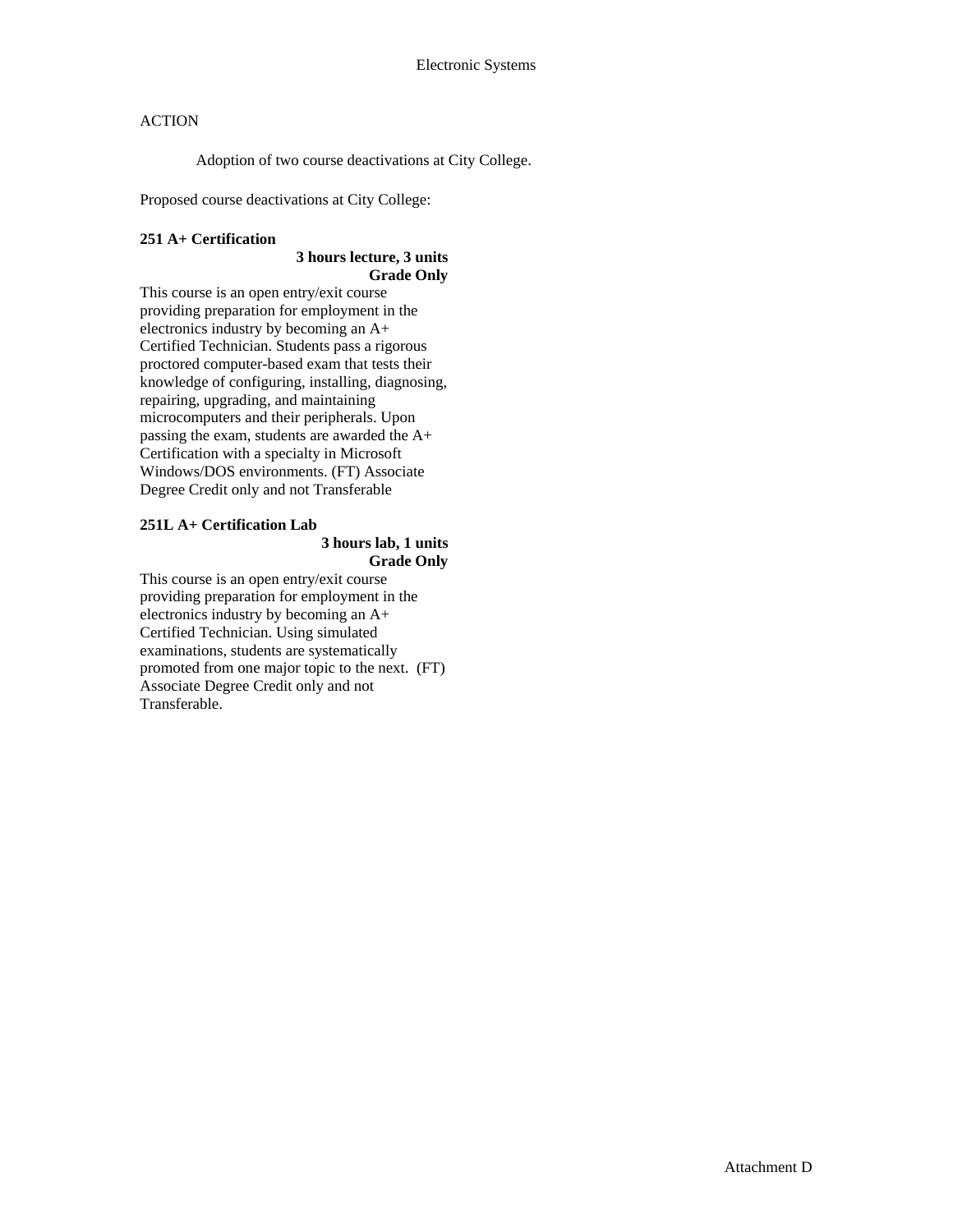Adoption of a new course at Mesa College.

Proposed new course at Mesa College:

#### **106 Principles of Infection Control and Sterile Technique**

#### **1 hour lecture, 1.5 hours lab, 1.5 units Grade Only**

*Advisory*: English 51 and English 56, each with a grade of "C" or better, or equivalent, or Assessment Skill Levels W5 and R5. *Limitation on Enrollment*: This course is not open to students with previous credit for Medical Assisting 120 and Medical Assisting 100 and 210 combined. Special Admission - must be admitted to program.

This course provides an overview and application of current Occupational Safety and Health Administration (OSHA) policies and regulations and Standard Precautions related to infection control in the clinical setting. This course is designed to meet OSHA and bloodborne pathogen control for medical assisting and other allied health students who have potential exposure to infectious material such as blood, urine and other body fluids. The evolution of asepsis and infection control is presented as a basis for understanding the need for protection in health care and service environments. The application and use of personal protective equipment (PPE), medical and surgical aseptic handwashing techniques, disposal of biohazard material and other related topics is explored and practiced. This course also covers the differences between disinfection and sterilization. The students sterilize instruments, materials and equipment using a variety of methods and setups to maintain and work in a sterile field. (FT) Associate Degree Credit & transfer to CSU and/or private colleges and universities.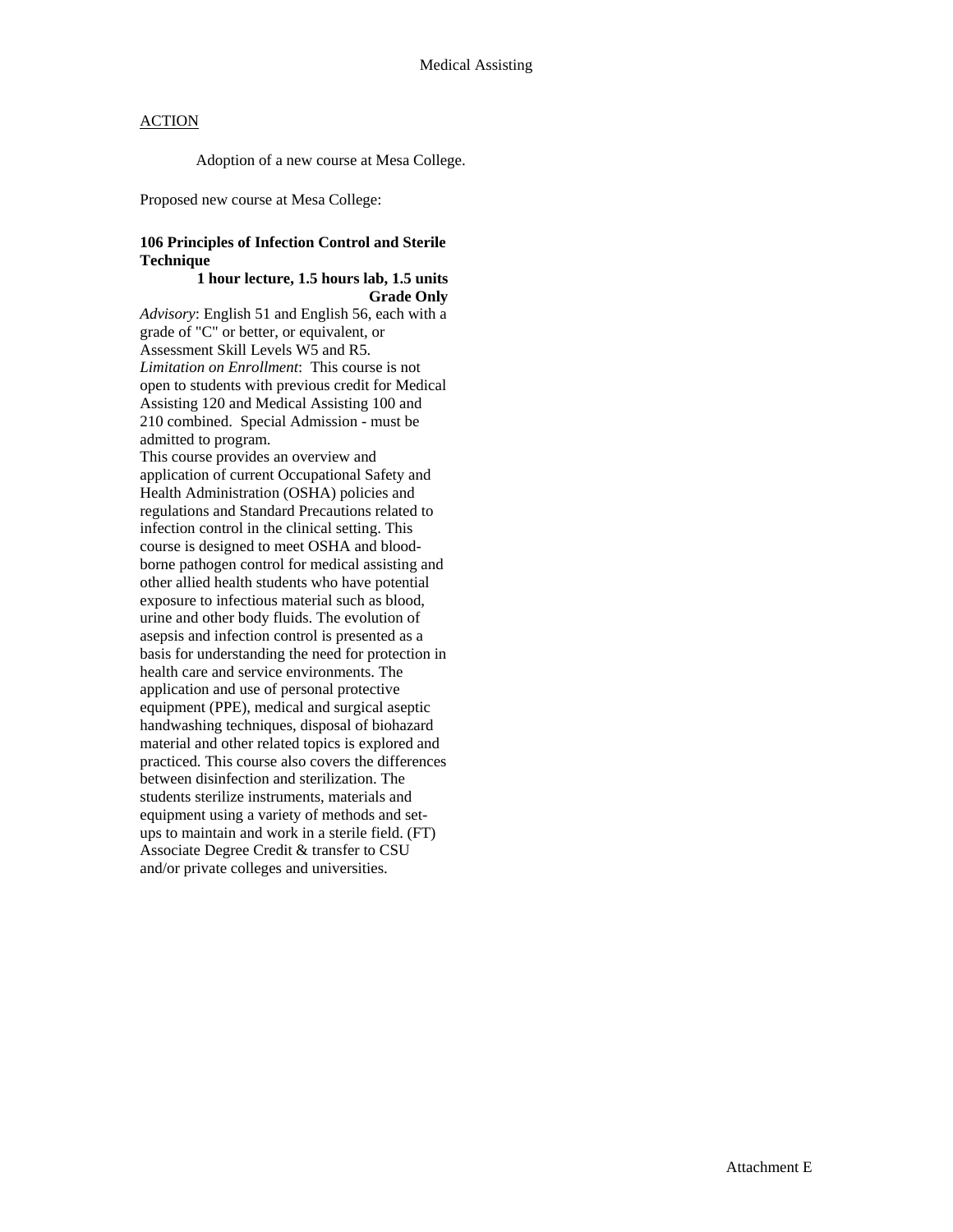Adoption of a course deactivation at Mesa College.

Proposed course deactivation at Mesa College:

#### **\*140B Directed Clinical Practice**

#### **1 unit, 75 hours other Grade Only**

*Prerequisite:* Physical Therapist Assistant 120 and 140A, each with a grade of "C" or better, or equivalent.

*Corequisite:* Physical Therapist Assistant 134 & 136. *Limitation on Enrollment:* Special Admission - must be admitted to program.

This course provides the third semester Physical Therapist Assistant (PTA) student a supervised application of previously learned techniques and skills in the rehabilitation of patients in a selected clinical facility affiliated with the college. Students are placed in either an inpatient or an outpatient facility. Supervision of the student at the intermediate level is provided by the staff of the affiliating institution and is coordinated by the college faculty. This course is the second of three Directed Clinical Practice courses in the PTA Program. (FT) Associate Degree Credit & transfer to CSU and/or private colleges and universities.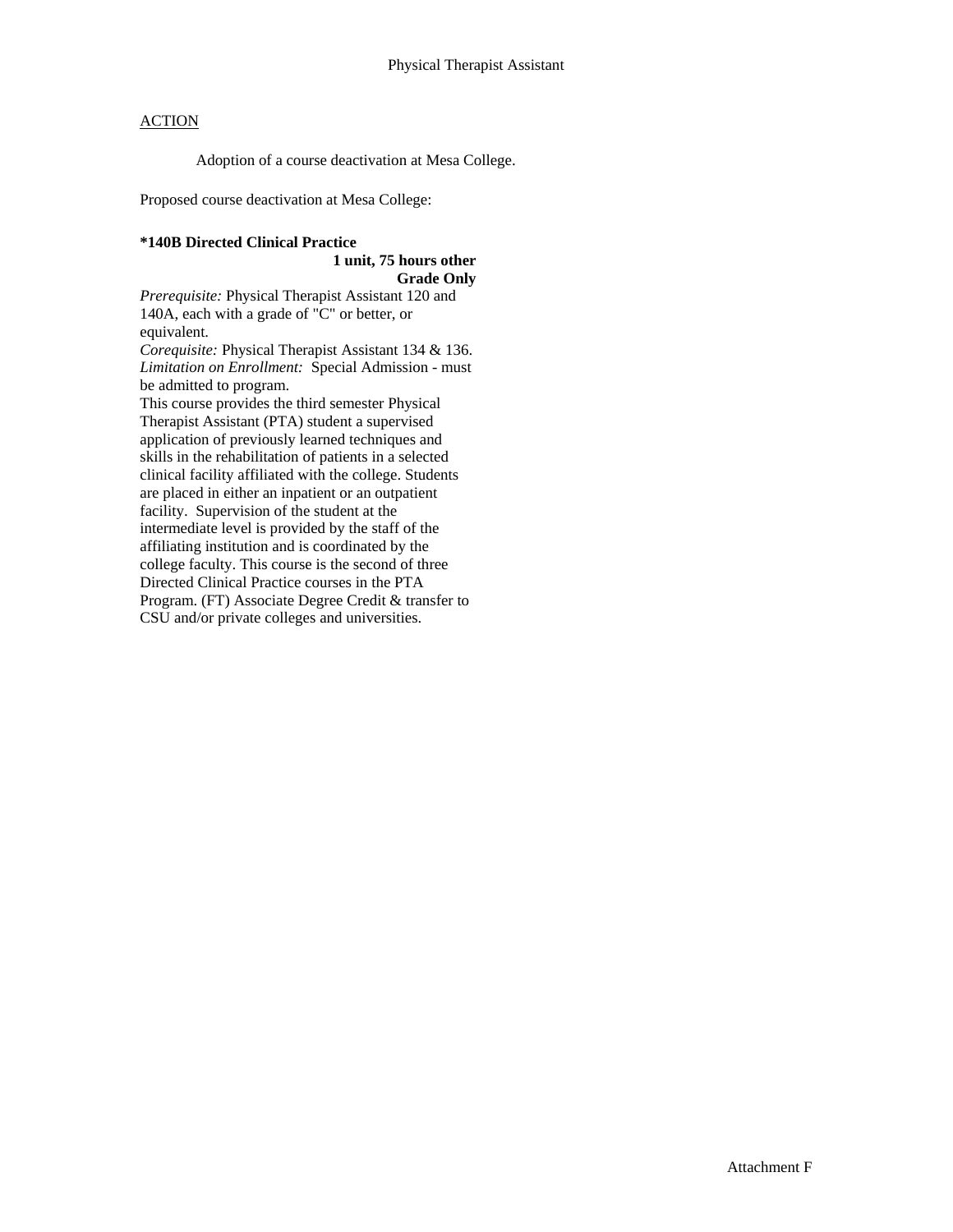## PROGRAM REVIEW

Pursuant to Section 78016 of the Education Code, the following is a program review summary:

- A. Labor Market $^1$ : : The annual average number of persons employed in the Military Leadership program area is 95,000 in San Diego County in the 2006 employment year. Approximately 13,000 new recruits stationed in San Diego County are projected through 2007.
- $B.$  Duplication<sup>2</sup>: None.
- C. Effectiveness<sup>3</sup>: : Program area OR the projected enrollment 50 student for 2008-2009 in a New Program area.
- 1 Information was obtained from NBC San Diego; DOD Joint Special Operations Command; Union-Tribune Publishing Company and Calculated from recruitment statistics as a percentage of total force levels obtained from about.com: U.S. Military.
- 2 Information was obtained by the CCC System Office Program Inventory by TOP Code; CPEC Guide to California Colleges & Universities.
- 3 Information was estimated from discussions with local USN / USMC commands and education offices.

## **ACTION**

Adoption of New Program at Miramar College.

Proposed New Program at Miramar College:

# **Certificate of Achievement: Military Leadership**

| <b>Courses Required for the Major:</b>             | Units |
|----------------------------------------------------|-------|
| MILS 101, Introduction to Military Science 2       |       |
| MILS 110, Leadership Theory and Practice3          |       |
| MILS 120, Military Justice, Ethics, and the Law of |       |
|                                                    |       |
| MILS 200, Applied Military Leadership  1           |       |
| ENGL 101, Reading and Composition3                 |       |
| POLI 102, The American Political System3           |       |
| Select three units from the following:             |       |
| AVIA 125, Aviation and Airport Management3         |       |
| AVIA 128, Group Dynamics for High Risk Teams3      |       |
|                                                    |       |
| BUSE 201, Business Organization and                |       |
|                                                    |       |
| MILS 270, Work Experience in Military              |       |
|                                                    |       |
| SUPR 101, Introduction to Supervision 3            |       |
| SUPR 115, Management and Organization for          |       |
|                                                    |       |
| Total Units $= 18-19$                              |       |

# **Associate in Science Degree: Military Leadership**

| <b>Courses Required for the Major:</b><br><b>Units</b> |
|--------------------------------------------------------|
| MILS 101, Introduction to Military Science 2           |
| MILS 110, Leadership Theory and Practice3              |
| MILS 120, Military Justice, Ethics, and the Law of     |
|                                                        |
| MILS 200, Applied Military Leadership  1               |
| ENGL 101, Reading and Composition 3                    |
| POLI 102, The American Political System3               |
| Select three units from the following:                 |
| AVIA 125, Aviation and Airport Management3             |
| AVIA 128, Group Dynamics for High Risk Teams3          |
|                                                        |
| BUSE 201, Business Organization and                    |
|                                                        |
| MILS 270, Work Experience in Military                  |
|                                                        |
| SUPR 101, Introduction to Supervision 3                |
| SUPR 115, Management and Organization for              |
|                                                        |